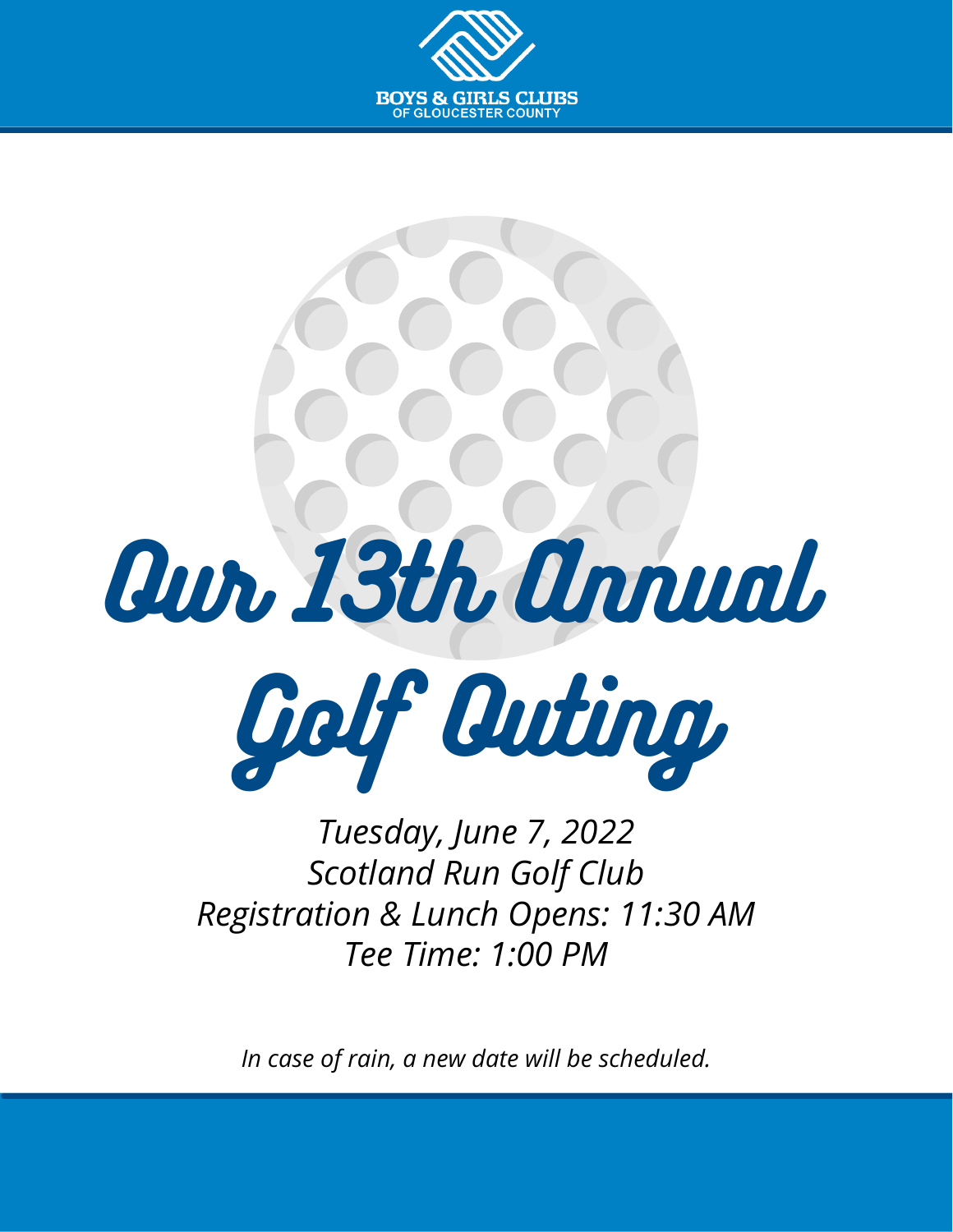

Each year, the Boys & Girls Clubs of Gloucester County hosts an Annual Golf Outing to raise funds for important Club programs that help make our kids better students, citizens, and individuals.

In these challenging times, participation in this event is even more important. All of the proceeds from our 13th Annual Golf Outing allow us to fulfill our mission of inspiring and enabling all young people, especially those who need us most, to reach their full potential as productive, caring, responsible citizens.

Your participation in our Golf Outing helps to contribute to our Club members' success and well-being. Thank you for considering to participate!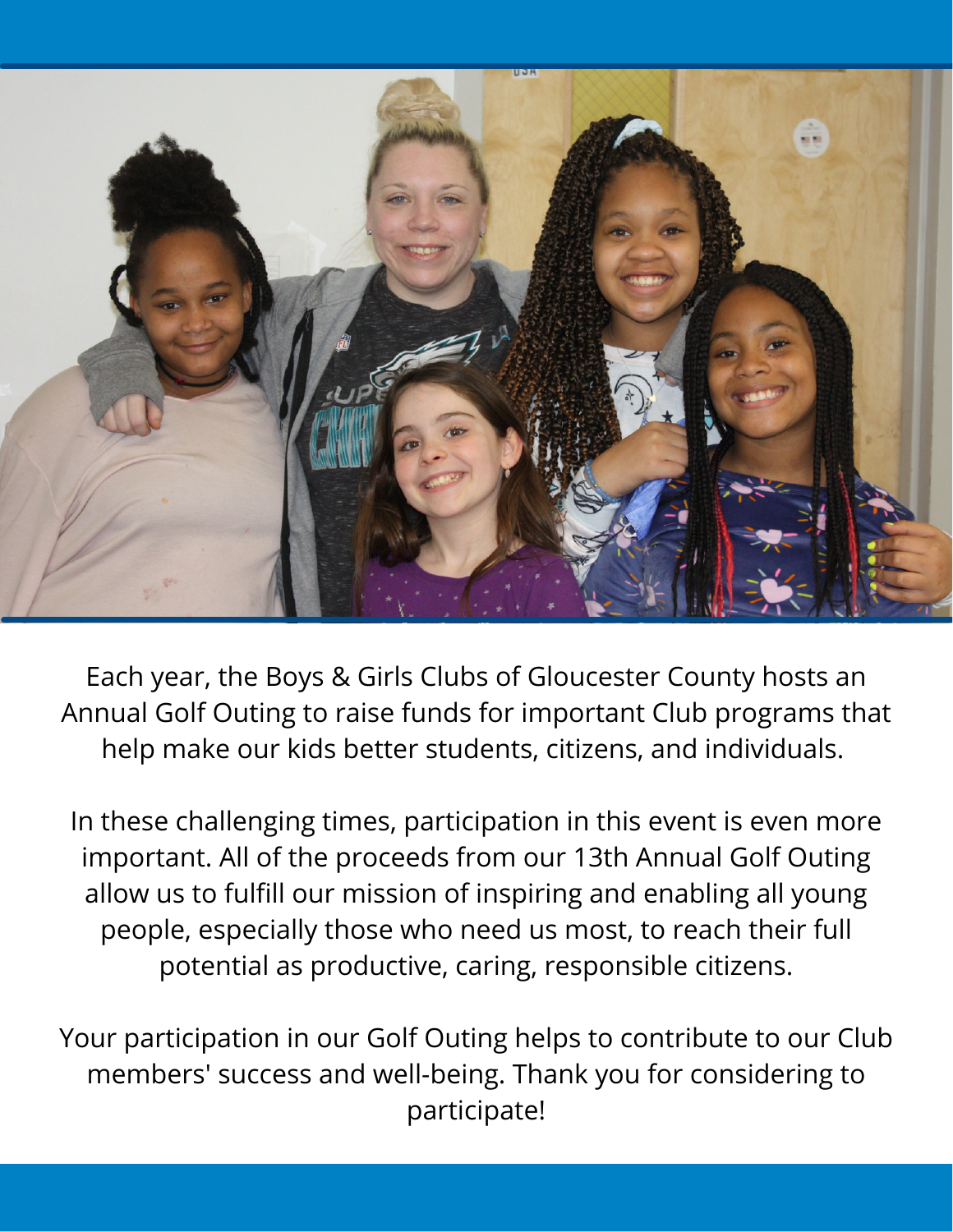



# **Golf Outing**

# **TUESDAY, JUNE 7, 2022 - SCOTLAND RUN GOLF CLUB-REGISTRATION OPENS AT 11:30 AM**

### **SPONSORSHIP OPPORTUNITIES**

### **HOW YOUR SPONSORSHIP MAKES AN IMPACT**

Your sponsorship helps support out-of-school time programing which provides character building, health & wellness and citizenship opportunities to the youth of Gloucester County. Your support of this event enables quality learning opportunities such as financial literacy, Power Hour homework help and STEM to take place at our two Club Centers in Glassboro and Paulsboro as well as our new Teen Center at Rowan College of South Jersey.

### **\$10,000 PRESENTING SPONSOR**

- Exclusive "Presented By" Branding Right for Golf Outing Communications
- Two "Wallet Free" VIP Foursomes
- Signage on Golf Course, Recognition at Dinner, and Embedded Logo on Website
- Vendor Table
- Multiple Social Media Shout Outs
- Most Prominent Logo in All Email Blasts
- Four Seats at 2022 Fall Gala
- $\bullet$  Item in Bag

### **\$5,000 CHAMPION SPONSOR**

- One "Wallet Free" VIP Foursome
- Signage on Golf Course and Embedded Logo on Website
- Vendor Table
- Social Media Shout Out
- Logo Prominently Featured in All Email Blasts
- Item in Bag

## **\$2,500 IMPACT SPONSOR**

- One "Wallet Free" VIP Foursome
- Signage on Golf Course and Embedded Logo on Website
- Logo in All Email Blasts
- Item in Bag